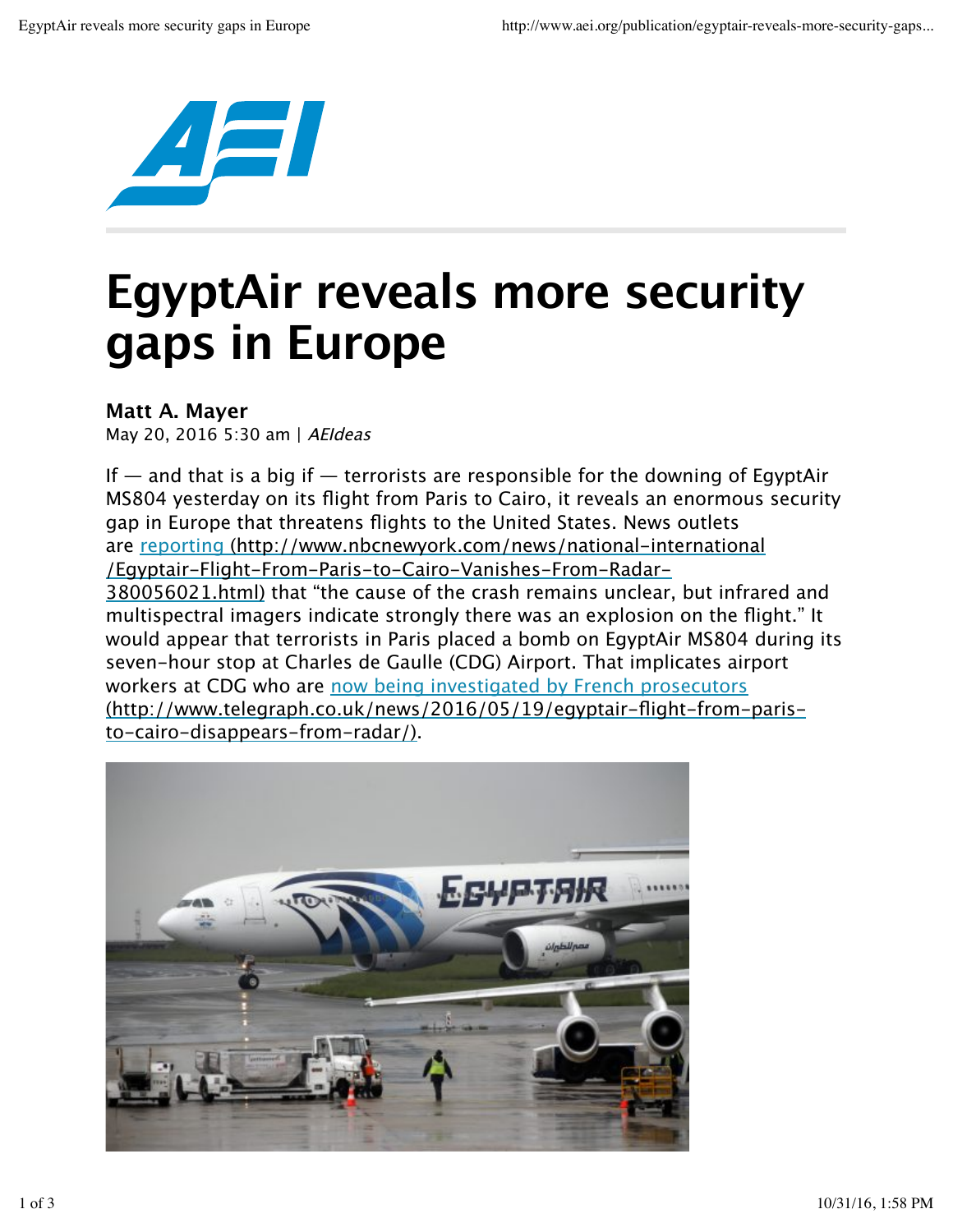(http://www.aei.org/wp-content/uploads/2016/05 /RTSEZRR\_egyptair-e1463692777703.jpg)

An EgyptAir plane taxies on the tarmac at Charles de Gaulle airport in Paris, France, May 19, 2016. REUTERS/Christian Hartmann.

With airport workers potentially being responsible for planting a bomb on the flight, it would make all flights in France and potentially Europe open to similar attacks, including flights to America. After the November Paris attack, I raised concerns with Europe's security screening as it related to the Visa Waiver Program (VWP). I noted that the VWP essentially outsourced our security making us reliant on European processes (https://www.aei.org/publication/what-we-doand-still-dont-know-about-the-paris-attack/).

My concern had two components: stopping terrorists from reaching our shores who could then plan and execute attacks and stopping terrorists from boarding planes who could bring a bomb on the plane for detonation mid-flight (https://www.aei.org/publication/the-importance-of-fingerprints-to-americassecurity/). If terrorists evaded French security screening to obtain jobs at CDG with access to airplanes, then why should we have any faith that their screening of passengers also isn't suspect?

It had been nearly 6.5 years since the last successful attempt to bomb an airplane departing Europe or America.

House Homeland Security Chairman Mike McCaul is also voicing concern (http://www.politico.com/story/2016/05/mike-mccaul-egypt-air-crash-223379) with a lack of security at overseas airports such as Cairo, where MS804 had previously taken off. Lawmakers have been pressuring the TSA to send screening equipment to overseas airports, but the agency has been slow to comply.

Keep in mind, an airplane originating in Europe or America has not carried a bomb on it since December 25, 2009, when Northwest Airlines Flight 253 (https://en.wikipedia.org/wiki/Northwest\_Airlines\_Flight\_253) from Amsterdam arrived in Detroit with Umar Farouk Abdulmutallab. Abdulmutallab had hidden explosives in his underwear that he failed to detonate.

Other than that flight, the only other flight carrying a bomb was American Airlines Flight 63 from CDG to Miami (https://en.wikipedia.org /wiki/2001 failed shoe bomb attempt) on December 22, 2001. AA63, diverted to Boston, carried Richard Reid who had hidden a bomb in his shoe that he couldn't ignite. That means before yesterday, terrorists had been able to get a bomb on just two flights out of tens of thousands of flights departing from Europe or America since September 11, 2001. It had been nearly 6.5 years since the last successful attempt to bomb an airplane departing Europe or America.